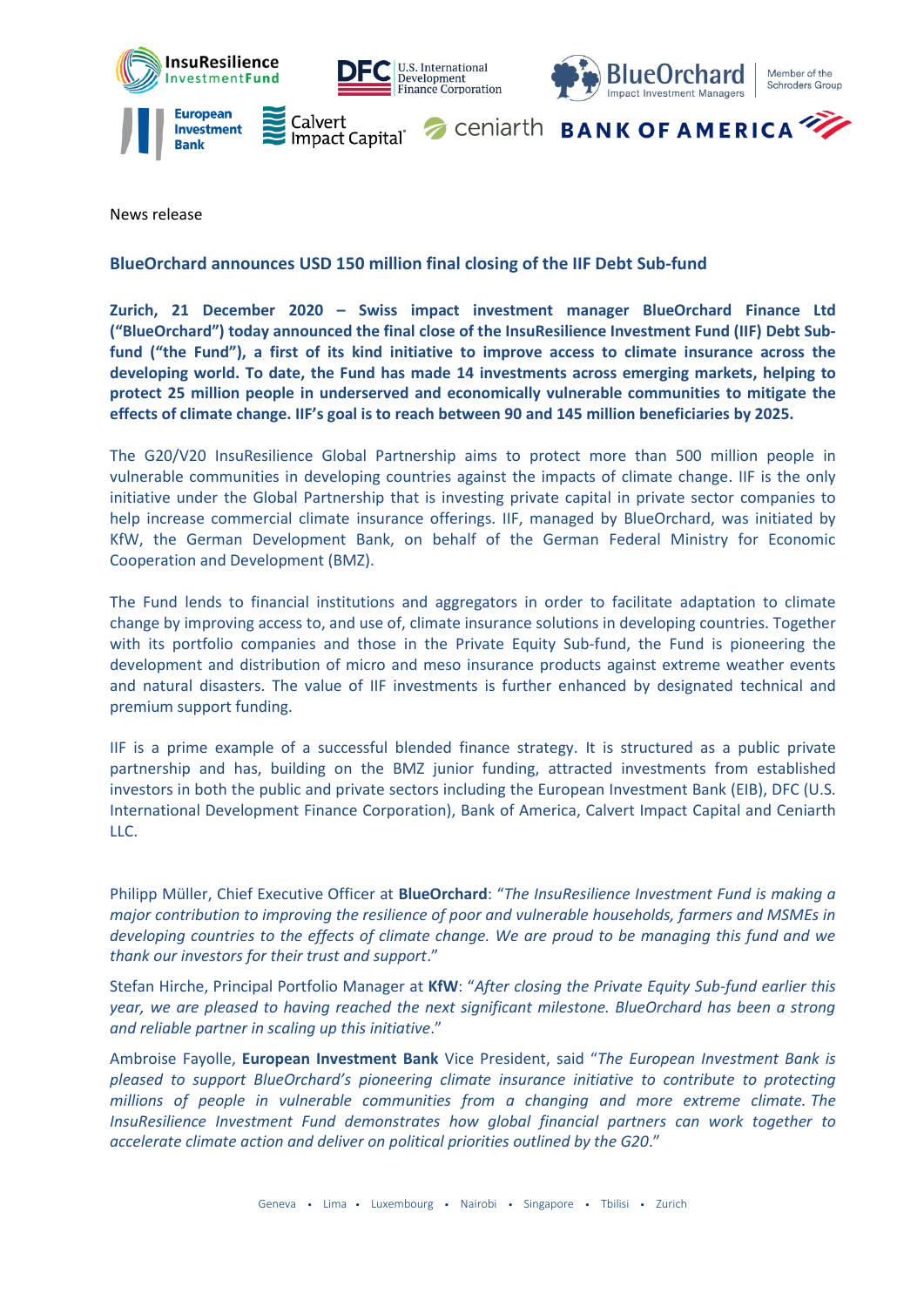

James Polan, Vice President of the Office of Development Credit at **DFC**: "*DFC is proud to support this innovative and thoughtful approach to expanding opportunities for poor and climate-vulnerable populations to protect themselves against extreme weather events. Severe weather events disproportionately impact women, and we appreciate BlueOrchard's thoughtful approach to incorporate gender into its decision making to ensure that women are not left behind*."

Daniel Ford, Investment Officer at **Calvert Impact Capital**: "*BlueOrchard's InsuResilience Investment Fund will help drive growth of the global climate insurance market and expand the delivery of critical, affordable climate insurance products to some of the world's most vulnerable populations, with a particularly positive impact on women.*"

"*As part of our Blended Finance Catalyst Pool and our broader sustainable finance initiatives, this investment is another demonstration of how we are helping to advance the United Nations Sustainable Development Goals, while driving innovative financial solutions to address global issues like climate change*," said Dan Letendre, managing director for environmental, social and governance at **Bank of America**. "*The positive impacts of pairing climate insurance with these loans will help provide borrowers with financial stability and resilience as well as better access to funding during climate-related events*."

Diane Isenberg, Founder at **Ceniarth**: "*Increasing the availability and reliability of climate insurance coverage is absolutely critical to safeguarding the livelihoods of vulnerable farming communities around the world. We are a proud partner of BlueOrchard in this innovative, integrated approach to delivering climate just solutions.*"

- ends -

## *About BlueOrchard Finance Ltd*

*BlueOrchard is a leading global impact investment manager and a member of the Schroders group. The firm is dedicated to fostering inclusive and climate-smart growth in emerging and frontier markets, while providing attractive returns for investors. BlueOrchard was founded in 2001, by initiative of the UN, as the world's first commercial manager of microfinance debt investments. The firm has built a distinct track record in offering premium impact investment solutions, including credit, private equity, and sustainable infrastructure. Being an expert in innovative blended finance mandates, the firm is a trusted partner of leading global development finance institutions. BlueOrchard has invested to date more than USD 7bn for sophisticated global private and public clients, enabling tangible social and environmental impact. For additional information, please visit: [www.blueorchard.com.](http://www.blueorchard.com/)*

## *About the InsuResilience Investment Fund*

*Luxembourg-based InsuResilience Investment Fund has been set up by KfW, the German Development Bank, on behalf of the German Federal Ministry for Economic Cooperation and Development (BMZ). The overall objective of the InsuResilience Investment Fund is to contribute to the adaptation to climate change by improving access to and the use of insurance in developing countries. The specific objective of the fund is to reduce the vulnerability of low-income households and micro, small and medium enterprises (MSME) to extreme weather events. The InsuResilience Investment Fund has been set up as a public-private-partnership for qualified investors and combines private debt and equity investments in two separately investible sub-funds as well as technical assistance and premium support. The fund aims at both financial return and social impact. For further information, please visit: [www.insuresilienceinvestment.fund](http://www.insuresilienceinvestment.fund/)*

For further information, please contact: Tahmina Theis +41 22 596 47 69 [tahmina.theis@blueorchard.com](mailto:kathryn.sutton@blueorchard.com) [www.blueorchard.com](http://www.blueorchard.com/)